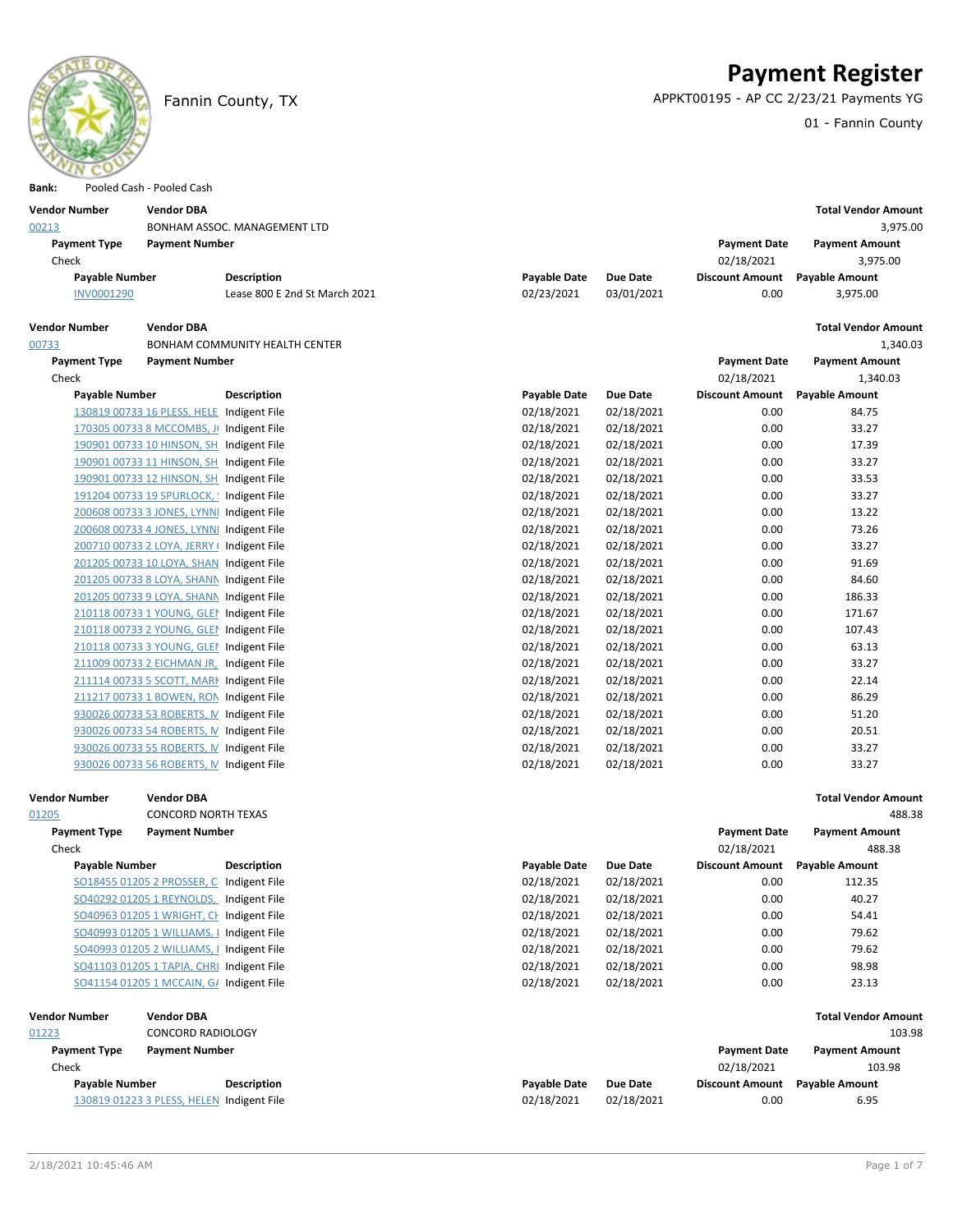| <b>Payment Register</b>       |                                             |                                |                     |                 |                                   | APPKT00195 - AP CC 2/23/21 Payments YG |
|-------------------------------|---------------------------------------------|--------------------------------|---------------------|-----------------|-----------------------------------|----------------------------------------|
|                               | 130819 01223 4 PLESS, HELEN Indigent File   |                                | 02/18/2021          | 02/18/2021      | 0.00                              | 6.95                                   |
|                               | 191204 01223 2 SPURLOCK, ST Indigent File   |                                | 02/18/2021          | 02/18/2021      | 0.00                              | 6.68                                   |
|                               | 211217 01223 1 BOWEN, RON Indigent File     |                                | 02/18/2021          | 02/18/2021      | 0.00                              | 6.95                                   |
|                               | 211217 01223 2 BOWEN, RON Indigent File     |                                | 02/18/2021          | 02/18/2021      | 0.00                              | 6.95                                   |
|                               | SO41103 01223 1 TAPIA, CHRI Indigent File   |                                | 02/18/2021          | 02/18/2021      | 0.00                              | 69.50                                  |
| <b>Vendor Number</b>          | <b>Vendor DBA</b>                           |                                |                     |                 |                                   | <b>Total Vendor Amount</b>             |
| 00965                         | DATA RX MANAGEMENT                          |                                |                     |                 |                                   | 504.59                                 |
| <b>Payment Type</b>           | <b>Payment Number</b>                       |                                |                     |                 | <b>Payment Date</b>               | <b>Payment Amount</b>                  |
| Check                         |                                             |                                |                     |                 | 02/18/2021                        | 504.59                                 |
| <b>Payable Number</b>         |                                             | <b>Description</b>             | <b>Payable Date</b> | <b>Due Date</b> | <b>Discount Amount</b>            | <b>Payable Amount</b>                  |
|                               | 130819 00965 23 PLESS, HELE Indigent File   |                                | 02/18/2021          | 02/18/2021      | 0.00                              | 167.00                                 |
|                               | 180512 00965 13 NORTON, C/ Indigent File    |                                | 02/18/2021          | 02/18/2021      | 0.00                              | 157.02                                 |
|                               | 191204 00965 18 SPURLOCK, ! Indigent File   |                                | 02/18/2021          | 02/18/2021      | 0.00                              | 30.36                                  |
|                               | 200709 00965 9 WALLACE, M. Indigent File    |                                | 02/18/2021          | 02/18/2021      | 0.00                              | 150.21                                 |
| <b>Vendor Number</b><br>00074 | <b>Vendor DBA</b><br>FROELICH, DR. JAMES E. |                                |                     |                 |                                   | <b>Total Vendor Amount</b><br>200.00   |
| <b>Payment Type</b>           | <b>Payment Number</b>                       |                                |                     |                 | <b>Payment Date</b>               | <b>Payment Amount</b>                  |
| Check                         |                                             |                                |                     |                 | 02/18/2021                        | 200.00                                 |
| <b>Payable Number</b>         |                                             | <b>Description</b>             | <b>Payable Date</b> | <b>Due Date</b> | <b>Discount Amount</b>            | <b>Payable Amount</b>                  |
| INV0001295                    |                                             | 1/21-2/20/21 Health officer    | 02/23/2021          | 02/23/2021      | 0.00                              | 200.00                                 |
|                               |                                             |                                |                     |                 |                                   |                                        |
| <b>Vendor Number</b>          | <b>Vendor DBA</b>                           |                                |                     |                 |                                   | <b>Total Vendor Amount</b>             |
| 01237                         |                                             | Grayson Digestive Health, PLLC |                     |                 |                                   | 224.89                                 |
| <b>Payment Type</b>           | <b>Payment Number</b>                       |                                |                     |                 | <b>Payment Date</b>               | <b>Payment Amount</b>                  |
| Check                         |                                             |                                |                     |                 | 02/18/2021                        | 224.89                                 |
| <b>Payable Number</b>         |                                             | <b>Description</b>             | <b>Payable Date</b> | <b>Due Date</b> | <b>Discount Amount</b>            | <b>Payable Amount</b>                  |
|                               | 211007 01237 3 STAILEY, POLI Indigent File  |                                | 02/18/2021          | 02/18/2021      | 0.00                              | 46.73                                  |
|                               | 211007 01237 4 STAILEY, POLI Indigent File  |                                | 02/18/2021          | 02/18/2021      | 0.00                              | 178.16                                 |
| <b>Vendor Number</b>          | <b>Vendor DBA</b>                           |                                |                     |                 |                                   | <b>Total Vendor Amount</b>             |
| 01107                         |                                             | HUNT REGIONAL MEDICAL CENTER   |                     |                 |                                   | 739.42                                 |
| <b>Payment Type</b>           | <b>Payment Number</b>                       |                                |                     |                 | <b>Payment Date</b>               | <b>Payment Amount</b>                  |
| Check                         |                                             |                                |                     |                 | 02/18/2021                        | 739.42                                 |
| <b>Payable Number</b>         |                                             | <b>Description</b>             | <b>Payable Date</b> | Due Date        | <b>Discount Amount</b>            | <b>Payable Amount</b>                  |
|                               | 211115 01107 1 JOHNSON, TII Indigent File   |                                | 02/18/2021          | 02/18/2021      | 0.00                              | 739.42                                 |
|                               |                                             |                                |                     |                 |                                   |                                        |
| <b>Vendor Number</b>          | <b>Vendor DBA</b>                           |                                |                     |                 |                                   | <b>Total Vendor Amount</b>             |
| 01185                         |                                             | HUNT REGIONAL MEDICAL PARTNERS |                     |                 |                                   | 141.68                                 |
| <b>Payment Type</b>           | <b>Payment Number</b>                       |                                |                     |                 | <b>Payment Date</b>               | <b>Payment Amount</b>                  |
| Check                         |                                             |                                |                     |                 | 02/18/2021                        | 141.68                                 |
| <b>Payable Number</b>         |                                             | <b>Description</b>             | <b>Payable Date</b> | <b>Due Date</b> | <b>Discount Amount</b>            | <b>Payable Amount</b>                  |
|                               | 211114 01185 1 SCOTT, MARK Indigent File    |                                | 02/18/2021          | 02/18/2021      | 0.00                              | 57.33                                  |
|                               | 211115 01185 1 JOHNSON, TII Indigent File   |                                | 02/18/2021          | 02/18/2021      | 0.00                              | 84.35                                  |
| <b>Vendor Number</b>          | <b>Vendor DBA</b>                           |                                |                     |                 |                                   | <b>Total Vendor Amount</b>             |
| 01235                         | <b>Invitae Corporation</b>                  |                                |                     |                 |                                   | 637.60                                 |
| <b>Payment Type</b>           | <b>Payment Number</b>                       |                                |                     |                 | <b>Payment Date</b>               | <b>Payment Amount</b>                  |
| Check                         |                                             |                                |                     |                 | 02/18/2021                        | 637.60                                 |
| <b>Payable Number</b>         |                                             | Description                    | <b>Payable Date</b> | <b>Due Date</b> | <b>Discount Amount</b>            | <b>Payable Amount</b>                  |
|                               | SO19234 01235 2 BROWN, AS Indigent File     |                                | 02/18/2021          | 02/18/2021      | 0.00                              | 637.60                                 |
|                               |                                             |                                |                     |                 |                                   |                                        |
| <b>Vendor Number</b>          | <b>Vendor DBA</b>                           |                                |                     |                 |                                   | <b>Total Vendor Amount</b>             |
| 00510                         |                                             | LABORATORY CORP. OF AMERICA    |                     |                 |                                   | 376.29                                 |
| <b>Payment Type</b><br>Check  | <b>Payment Number</b>                       |                                |                     |                 | <b>Payment Date</b><br>02/18/2021 | <b>Payment Amount</b><br>376.29        |

| Check                                     |                    |                     |            | 02/18/2021             | 376.29                |
|-------------------------------------------|--------------------|---------------------|------------|------------------------|-----------------------|
| Payable Number                            | <b>Description</b> | <b>Payable Date</b> | Due Date   | <b>Discount Amount</b> | <b>Payable Amount</b> |
| 130819 00510 1 PLESS, HELEN Indigent File |                    | 02/18/2021          | 02/18/2021 | 0.00                   | 9.06                  |
| 130819 00510 2 PLESS, HELEN Indigent File |                    | 02/18/2021          | 02/18/2021 | 0.00                   | 43.61                 |
| 200608 00510 1 JONES, LYNNI Indigent File |                    | 02/18/2021          | 02/18/2021 | 0.00                   | 12.37                 |
| 200608 00510 2 JONES, LYNNI Indigent File |                    | 02/18/2021          | 02/18/2021 | 0.00                   | 55.52                 |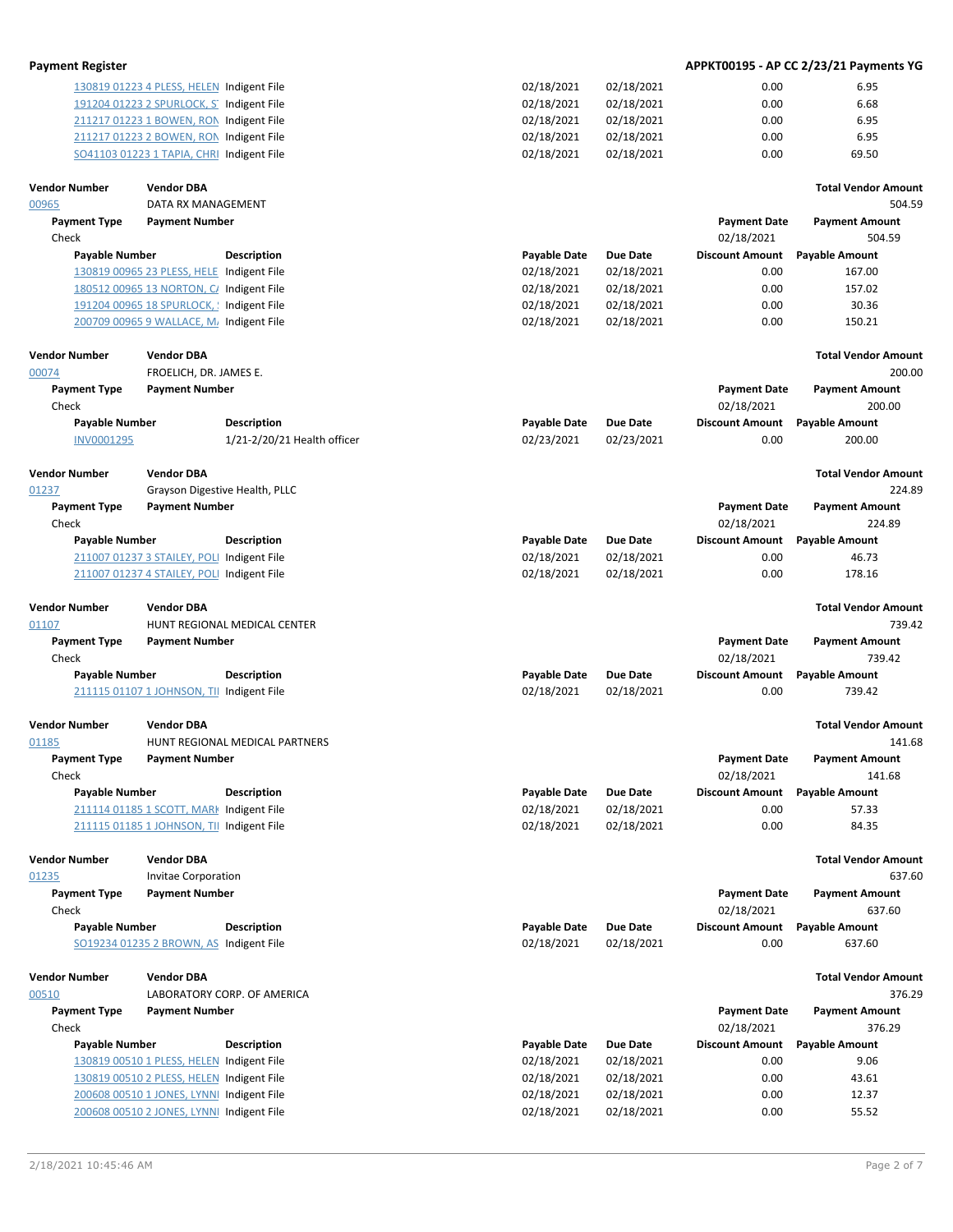| <b>Payment Register</b>       |                                           |                                      |                     |                 |                                   | APPKT00195 - AP CC 2/23/21 Payments YG |
|-------------------------------|-------------------------------------------|--------------------------------------|---------------------|-----------------|-----------------------------------|----------------------------------------|
|                               | 201205 00510 2 LOYA, SHANN Indigent File  |                                      | 02/18/2021          | 02/18/2021      | 0.00                              | 100.00                                 |
|                               | 930026 00510 3 ROBERTS, ME Indigent File  |                                      | 02/18/2021          | 02/18/2021      | 0.00                              | 155.73                                 |
|                               |                                           |                                      |                     |                 |                                   |                                        |
| <b>Vendor Number</b><br>00048 | <b>Vendor DBA</b><br>LEONARD, CITY OF     |                                      |                     |                 |                                   | <b>Total Vendor Amount</b><br>350.00   |
| <b>Payment Type</b>           | <b>Payment Number</b>                     |                                      |                     |                 | <b>Payment Date</b>               | <b>Payment Amount</b>                  |
| Check                         |                                           |                                      |                     |                 | 02/18/2021                        | 350.00                                 |
| <b>Payable Number</b>         |                                           | <b>Description</b>                   | <b>Payable Date</b> | Due Date        | <b>Discount Amount</b>            | <b>Payable Amount</b>                  |
| INV0001294                    |                                           | Lease JP2 office March 2021          | 02/23/2021          | 03/01/2021      | 0.00                              | 350.00                                 |
|                               |                                           |                                      |                     |                 |                                   |                                        |
| <b>Vendor Number</b>          | <b>Vendor DBA</b>                         |                                      |                     |                 |                                   | <b>Total Vendor Amount</b>             |
| 01234                         | Mark Viktor Silver PLLC                   |                                      |                     |                 |                                   | 46.73                                  |
| <b>Payment Type</b>           | <b>Payment Number</b>                     |                                      |                     |                 | <b>Payment Date</b>               | <b>Payment Amount</b>                  |
| Check                         |                                           |                                      |                     |                 | 02/18/2021                        | 46.73                                  |
| <b>Payable Number</b>         |                                           | <b>Description</b>                   | <b>Payable Date</b> | <b>Due Date</b> | <b>Discount Amount</b>            | <b>Payable Amount</b>                  |
|                               | 130819 01234 3 PLESS, HELEN Indigent File |                                      | 02/18/2021          | 02/18/2021      | 0.00                              | 46.73                                  |
|                               |                                           |                                      |                     |                 |                                   |                                        |
| <b>Vendor Number</b>          | <b>Vendor DBA</b>                         |                                      |                     |                 |                                   | <b>Total Vendor Amount</b>             |
| 00214                         | MCCRAW II, BILLY MAYFIELD                 |                                      |                     |                 |                                   | 2,750.00                               |
| <b>Payment Type</b><br>Check  | <b>Payment Number</b>                     |                                      |                     |                 | <b>Payment Date</b><br>02/18/2021 | <b>Payment Amount</b><br>2,750.00      |
| <b>Payable Number</b>         |                                           | <b>Description</b>                   | <b>Payable Date</b> | <b>Due Date</b> | <b>Discount Amount</b>            | <b>Payable Amount</b>                  |
| INV0001292                    |                                           | Lease 200 E 1st warehouse March 2021 | 02/23/2021          | 03/01/2021      | 0.00                              | 750.00                                 |
| INV0001293                    |                                           | Lease 200 E 1st Office March 2021    | 02/23/2021          | 03/01/2021      | 0.00                              | 2,000.00                               |
| <b>Vendor Number</b>          | <b>Vendor DBA</b>                         |                                      |                     |                 |                                   | <b>Total Vendor Amount</b>             |
| 01231                         |                                           | North Texas Comprehensive Cardiology |                     |                 |                                   | 840.94                                 |
| <b>Payment Type</b>           | <b>Payment Number</b>                     |                                      |                     |                 | <b>Payment Date</b>               | <b>Payment Amount</b>                  |
| Check                         |                                           |                                      |                     |                 | 02/18/2021                        | 840.94                                 |
| <b>Payable Number</b>         |                                           | <b>Description</b>                   | <b>Payable Date</b> | Due Date        | <b>Discount Amount</b>            | <b>Payable Amount</b>                  |
|                               | 130819 01231 3 PLESS, HELEN Indigent File |                                      | 02/18/2021          | 02/18/2021      | 0.00                              | 92.45                                  |
|                               | 211217 01231 6 BOWEN, RON Indigent File   |                                      | 02/18/2021          | 02/18/2021      | 0.00                              | 135.22                                 |
|                               | 211217 01231 7 BOWEN, RON Indigent File   |                                      | 02/18/2021          | 02/18/2021      | 0.00                              | 33.27                                  |
|                               | 211217 01231 8 BOWEN, RON Indigent File   |                                      | 02/18/2021          | 02/18/2021      | 0.00                              | 46.73                                  |
|                               | 211217 01231 9 BOWEN, RON Indigent File   |                                      | 02/18/2021          | 02/18/2021      | 0.00                              | 533.27                                 |
| <b>Vendor Number</b>          | <b>Vendor DBA</b>                         |                                      |                     |                 |                                   | <b>Total Vendor Amount</b>             |
| 00436                         |                                           | OLD SCHOOL ENTERPRISES TWO LLC       |                     |                 |                                   | 1,150.00                               |
| <b>Payment Type</b><br>Check  | <b>Payment Number</b>                     |                                      |                     |                 | <b>Payment Date</b><br>02/18/2021 | <b>Payment Amount</b><br>1,150.00      |
| Payable Number                |                                           | Description                          | <b>Payable Date</b> | <b>Due Date</b> | Discount Amount Payable Amount    |                                        |
| INV0001291                    |                                           | Lease 108 E Sam Rayburn March 2021   | 02/23/2021          | 03/01/2021      | 0.00                              | 1,150.00                               |
| <b>Vendor Number</b>          | <b>Vendor DBA</b>                         |                                      |                     |                 |                                   | <b>Total Vendor Amount</b>             |
| 01189                         | PROPATH SERVICES, LLP                     |                                      |                     |                 |                                   | 32.75                                  |
| <b>Payment Type</b>           | <b>Payment Number</b>                     |                                      |                     |                 | <b>Payment Date</b>               | <b>Payment Amount</b>                  |
| Check                         |                                           |                                      |                     |                 | 02/18/2021                        | 32.75                                  |
| <b>Payable Number</b>         |                                           | <b>Description</b>                   | <b>Payable Date</b> | <b>Due Date</b> | <b>Discount Amount</b>            | <b>Payable Amount</b>                  |
|                               | SO39307 01189 1 KYLE, KAYLA Indigent File |                                      | 02/18/2021          | 02/18/2021      | 0.00                              | 32.75                                  |
| <b>Vendor Number</b>          | <b>Vendor DBA</b>                         |                                      |                     |                 |                                   | <b>Total Vendor Amount</b>             |
| 01088                         |                                           | PULMONARY DIAGNOSTICS AND            |                     |                 |                                   | 72.39                                  |
| <b>Payment Type</b>           | <b>Payment Number</b>                     |                                      |                     |                 | <b>Payment Date</b>               | <b>Payment Amount</b>                  |
| Check                         |                                           |                                      |                     |                 | 02/18/2021                        | 72.39                                  |
| <b>Payable Number</b>         |                                           | <b>Description</b>                   | <b>Payable Date</b> | Due Date        | <b>Discount Amount</b>            | <b>Payable Amount</b>                  |
|                               | 211009 01088 2 EICHMAN JR,                | Indigent File                        | 02/18/2021          | 02/18/2021      | 0.00                              | 72.39                                  |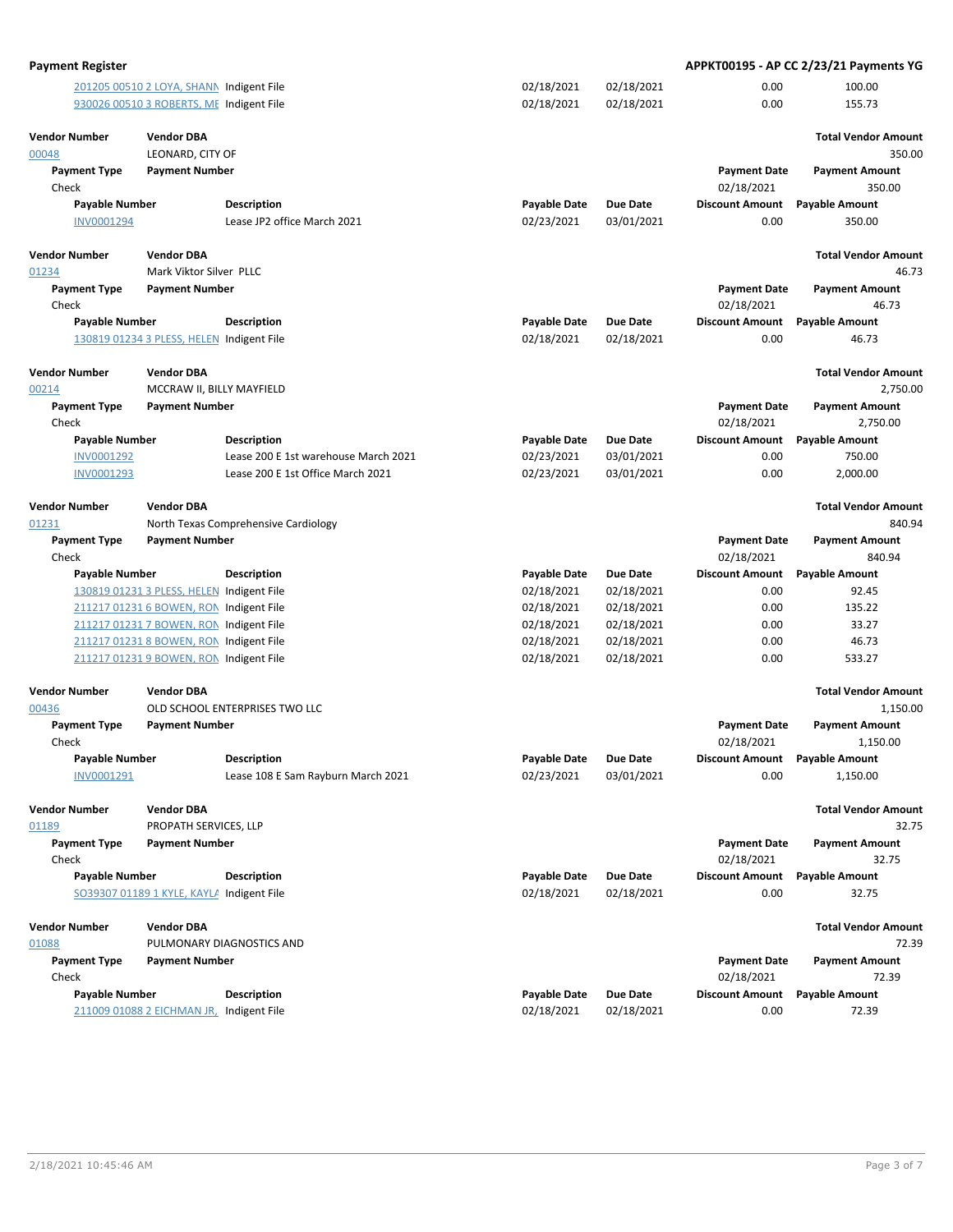| <b>Payment Register</b>      |                                                                                       |                                 |                                   |                          |                                   | APPKT00195 - AP CC 2/23/21 Payments YG |
|------------------------------|---------------------------------------------------------------------------------------|---------------------------------|-----------------------------------|--------------------------|-----------------------------------|----------------------------------------|
| <b>Vendor Number</b>         | <b>Vendor DBA</b>                                                                     |                                 |                                   |                          |                                   | <b>Total Vendor Amount</b>             |
| 00220                        |                                                                                       | RED RIVER VALLEY RADIOLOGY AND  |                                   |                          |                                   | 51.86                                  |
| <b>Payment Type</b><br>Check | <b>Payment Number</b>                                                                 |                                 |                                   |                          | <b>Payment Date</b><br>02/18/2021 | <b>Payment Amount</b><br>51.86         |
| <b>Payable Number</b>        |                                                                                       | Description                     | <b>Payable Date</b>               | <b>Due Date</b>          | <b>Discount Amount</b>            | <b>Payable Amount</b>                  |
|                              | 211115 00220 1 JOHNSON, TII Indigent File                                             |                                 | 02/18/2021                        | 02/18/2021               | 0.00                              | 51.86                                  |
| <b>Vendor Number</b>         | <b>Vendor DBA</b>                                                                     |                                 |                                   |                          |                                   | <b>Total Vendor Amount</b>             |
| 00053                        |                                                                                       | SOUTHWEST MOBILE IMAGING, INC.  |                                   |                          |                                   | 700.00                                 |
| <b>Payment Type</b>          | <b>Payment Number</b>                                                                 |                                 |                                   |                          | <b>Payment Date</b>               | <b>Payment Amount</b>                  |
| Check                        |                                                                                       |                                 |                                   |                          | 02/18/2021                        | 700.00                                 |
| <b>Payable Number</b>        | SO07298 00053 1 BUSH, RICK) Indigent File                                             | <b>Description</b>              | <b>Payable Date</b><br>02/18/2021 | Due Date<br>02/18/2021   | <b>Discount Amount</b><br>0.00    | <b>Payable Amount</b><br>175.00        |
|                              | SO11951 00053 1 CHERRY, M(Indigent File                                               |                                 | 02/18/2021                        | 02/18/2021               | 0.00                              | 175.00                                 |
|                              | SO39204 00053 3 WILLIAMS, (Indigent File                                              |                                 | 02/18/2021                        | 02/18/2021               | 0.00                              | 175.00                                 |
|                              | SO40295 00053 1 ESSARY, SH/ Indigent File                                             |                                 | 02/18/2021                        | 02/18/2021               | 0.00                              | 175.00                                 |
| <b>Vendor Number</b>         | <b>Vendor DBA</b>                                                                     |                                 |                                   |                          |                                   | <b>Total Vendor Amount</b>             |
| 01061                        | TEXOMA MEDICAL CENTER                                                                 |                                 |                                   |                          |                                   | 9,019.22                               |
| <b>Payment Type</b><br>Check | <b>Payment Number</b>                                                                 |                                 |                                   |                          | <b>Payment Date</b><br>02/18/2021 | <b>Payment Amount</b><br>9,019.22      |
| <b>Payable Number</b>        |                                                                                       | Description                     | <b>Payable Date</b>               | Due Date                 | <b>Discount Amount</b>            | <b>Payable Amount</b>                  |
|                              | 211007 01061 1 STAILEY, POLI Indigent File                                            |                                 | 02/18/2021                        | 02/18/2021               | 0.00                              | 23.87                                  |
|                              | SO40222 01061 1 DURHAM, J. Indigent File                                              |                                 | 02/18/2021                        | 02/18/2021               | 0.00                              | 8,995.35                               |
| <b>Vendor Number</b>         | <b>Vendor DBA</b>                                                                     |                                 |                                   |                          |                                   | <b>Total Vendor Amount</b>             |
| 01168                        |                                                                                       | TEXOMACARE SPECIALTY PHYSICIANS |                                   |                          |                                   | 6.42                                   |
| <b>Payment Type</b>          | <b>Payment Number</b>                                                                 |                                 |                                   |                          | <b>Payment Date</b>               | <b>Payment Amount</b>                  |
| Check                        |                                                                                       |                                 |                                   |                          | 02/18/2021                        | 6.42                                   |
| <b>Payable Number</b>        |                                                                                       | Description                     | <b>Payable Date</b>               | <b>Due Date</b>          | <b>Discount Amount</b><br>0.00    | <b>Payable Amount</b>                  |
|                              | 200709 01168 1 WALLACE, M. Indigent File                                              |                                 | 02/18/2021                        | 02/18/2021               |                                   | 6.42                                   |
| <b>Vendor Number</b>         | <b>Vendor DBA</b>                                                                     |                                 |                                   |                          |                                   | <b>Total Vendor Amount</b>             |
| 01177                        | TMC BONHAM HOSPITAL                                                                   |                                 |                                   |                          |                                   | 2,057.70                               |
| <b>Payment Type</b>          | <b>Payment Number</b>                                                                 |                                 |                                   |                          | <b>Payment Date</b>               | <b>Payment Amount</b>                  |
| Check                        |                                                                                       |                                 |                                   |                          | 02/18/2021                        | 2.057.70                               |
| <b>Payable Number</b>        |                                                                                       | <b>Description</b>              | <b>Payable Date</b>               | Due Date                 | <b>Discount Amount</b>            | <b>Payable Amount</b>                  |
|                              | 191204 01177 30 SPURLOCK, ! Indigent File<br>SO15808 01177 1 SHUGART, C Indigent File |                                 | 02/18/2021<br>02/18/2021          | 02/18/2021<br>02/18/2021 | 0.00<br>0.00                      | 420.75<br>385.05                       |
|                              | SO39391 01177 2 ROPER, TRIS Indigent File                                             |                                 | 02/18/2021                        | 02/18/2021               | 0.00                              | 81.45                                  |
|                              | SO39734 01177 2 PHILLIPS, KE Indigent File                                            |                                 | 02/18/2021                        | 02/18/2021               | 0.00                              | 1,092.15                               |
|                              | SO41154 01177 1 MCCAIN, G/ Indigent File                                              |                                 | 02/18/2021                        | 02/18/2021               | 0.00                              | 78.30                                  |
| <b>Vendor Number</b>         | <b>Vendor DBA</b>                                                                     |                                 |                                   |                          |                                   | <b>Total Vendor Amount</b>             |
| 01230                        | Urbanczyk Ortho, PLLC                                                                 |                                 |                                   |                          |                                   | 23.79                                  |
| <b>Payment Type</b>          | <b>Payment Number</b>                                                                 |                                 |                                   |                          | <b>Payment Date</b>               | <b>Payment Amount</b>                  |
| Check                        |                                                                                       |                                 |                                   |                          | 02/18/2021                        | 23.79                                  |
| <b>Payable Number</b>        | 211112 01230 4 SHIPP, ALLEN Indigent File                                             | <b>Description</b>              | <b>Payable Date</b><br>02/18/2021 | Due Date<br>02/18/2021   | <b>Discount Amount</b><br>0.00    | <b>Payable Amount</b><br>23.79         |
| <b>Vendor Number</b>         | <b>Vendor DBA</b>                                                                     |                                 |                                   |                          |                                   | <b>Total Vendor Amount</b>             |
| 01172                        | US ANESTHESIA PARTNERS                                                                |                                 |                                   |                          |                                   | 384.52                                 |
| <b>Payment Type</b>          | <b>Payment Number</b>                                                                 |                                 |                                   |                          | <b>Payment Date</b>               | <b>Payment Amount</b>                  |
| Check                        |                                                                                       |                                 |                                   |                          | 02/18/2021                        | 384.52                                 |
| <b>Payable Number</b>        |                                                                                       | <b>Description</b>              | <b>Payable Date</b>               | Due Date                 | <b>Discount Amount</b>            | <b>Payable Amount</b>                  |
|                              | 211007 01172 1 STAILEY, POLI Indigent File                                            |                                 | 02/18/2021                        | 02/18/2021               | 0.00                              | 192.26                                 |
|                              | 211007 01172 2 STAILEY, POLI Indigent File                                            |                                 | 02/18/2021                        | 02/18/2021               | 0.00                              | 192.26                                 |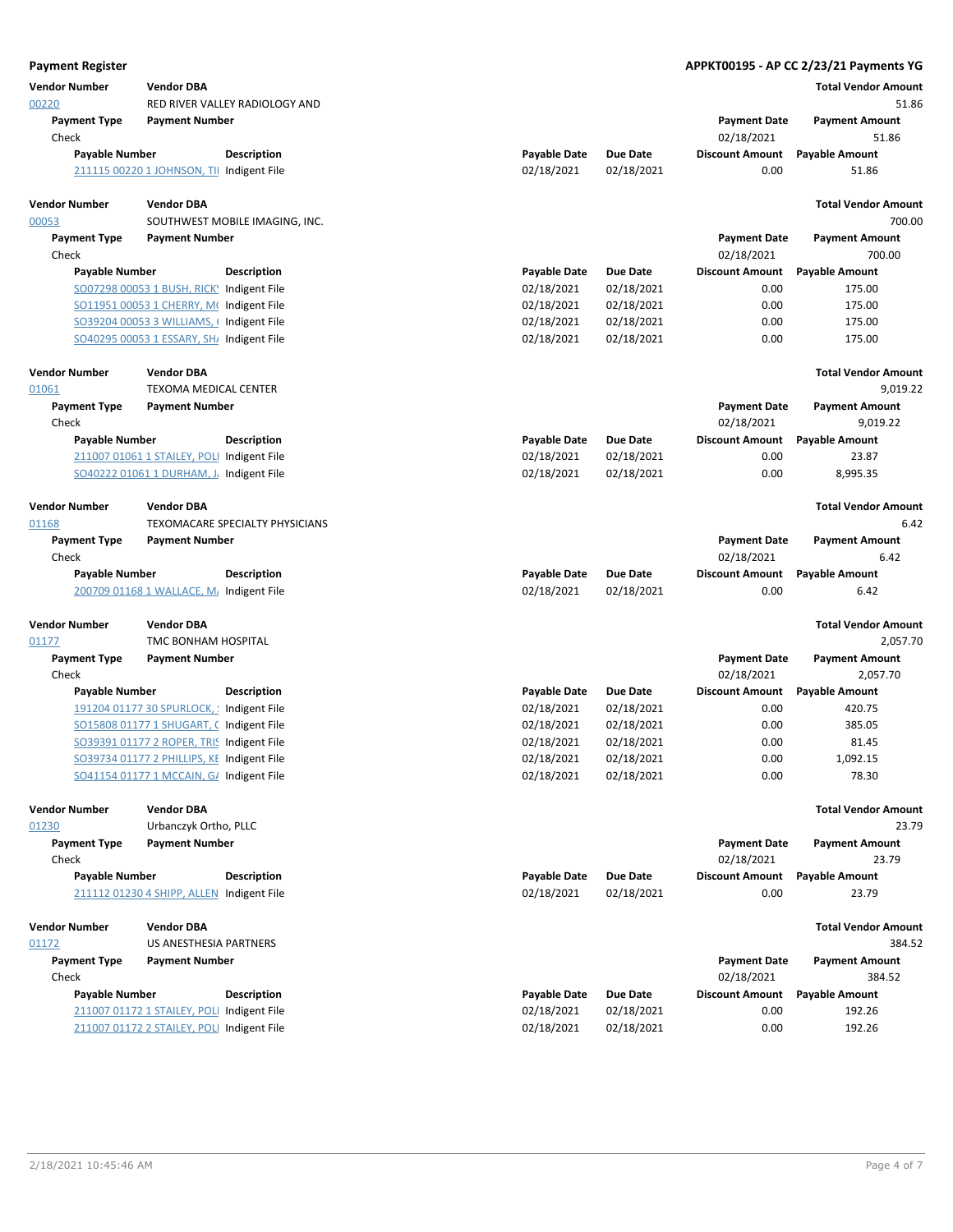| <b>Payment Register</b> |                        | APPKT00195 - AP CC 2/23/21 Payments YG |  |                     |            |                        |                            |
|-------------------------|------------------------|----------------------------------------|--|---------------------|------------|------------------------|----------------------------|
| <b>Vendor Number</b>    | <b>Vendor DBA</b>      |                                        |  |                     |            |                        | <b>Total Vendor Amount</b> |
| 00480                   | <b>VESTED NETWORKS</b> |                                        |  |                     |            |                        | 105.00                     |
| <b>Payment Type</b>     | <b>Payment Number</b>  |                                        |  |                     |            | <b>Payment Date</b>    | <b>Payment Amount</b>      |
| Check                   |                        |                                        |  |                     |            | 02/18/2021             | 105.00                     |
| <b>Pavable Number</b>   |                        | <b>Description</b>                     |  | <b>Pavable Date</b> | Due Date   | <b>Discount Amount</b> | <b>Pavable Amount</b>      |
| <b>IN10828</b>          |                        | Telephone system Mar 2021              |  | 02/16/2021          | 02/23/2021 | 0.00                   | 105.00                     |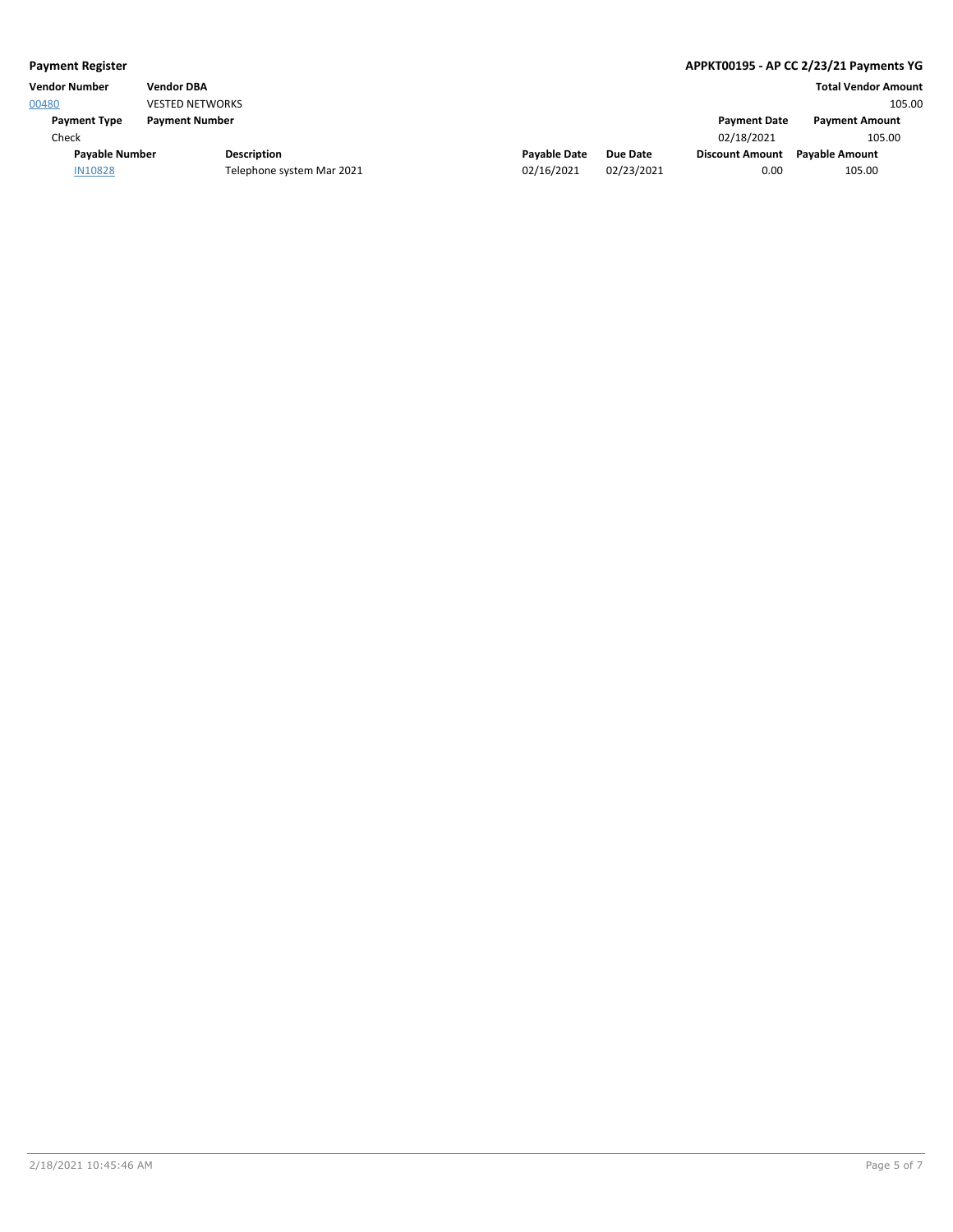## **Payment Summary**

| <b>Bank Code</b> | Type  |                       | Pavable<br>Count | Payment<br>Count | <b>Discount</b> | Payment   |
|------------------|-------|-----------------------|------------------|------------------|-----------------|-----------|
| Pooled Cash      | Check |                       | 82               | 26               | 0.00            | 26,323.18 |
|                  |       | <b>Packet Totals:</b> | 82               | 26               | 0.00            | 26.323.18 |